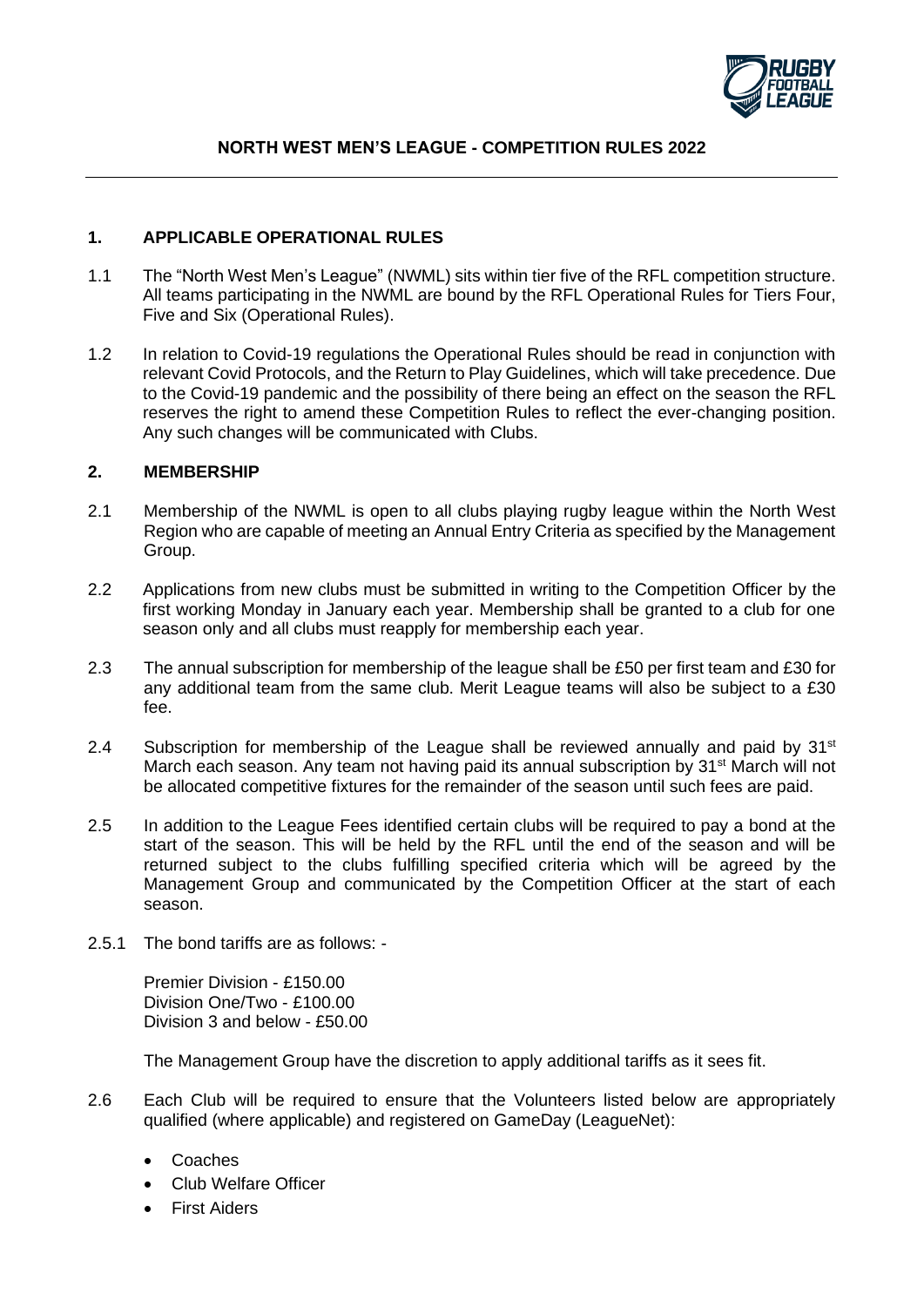

- Game Day Manager
- Club Secretary
- Club Chair
- Club Covid Officer

# **3. START AND END DATE OF THE COMPETITION**

3.1 The NWML Management Group shall determine the commencement date of its competition and the date upon which it shall cease, these dates will fit between the 1<sup>st</sup> of March and 30<sup>th</sup> November in any year.

# **4. STRUCTURE OF THE COMPETITION**

- 4.1 The RFL, in conjunction with the Management Group, will determine the structure of the competition including its format and size, any play-off structure and matters relating to relegation.
- 4.2 The RFL reserves the right to amend the competition structure, fixture list and play off formats should there be an impact from the Covid 19 pandemic.
- 4.3 Promotion and relegation shall normally be on the basis of two up and two down in between all divisions.
- 4.4 If two or more clubs finish level on points at the end of a season the application of competition rule 4.10.2 will decide which team finishes above the other.
- 4.5 If a team withdraws from the League, then the points from the teams remaining fixtures shall be awarded to their opponents in line with competition rule 4.10.3, until they have completed one fixture against all teams within their division. If a team completes more than one fixture against another team within their division, the same method will apply until they have completed two fixtures against all teams within their division.
- 4.6 If a club is expelled or suspended, its record will be expunged, irrespective of how many games that club has played.
- 4.7 The play-off format for all divisions will be as follows: 1 v 4, 2 v 3 with the highest placed team having home advantage.
- 4.8 Only players who have played 3 or more League fixtures for their respective team are eligible to participate in the play-off stages of the competition. The NWML Management group have the discretion to allow players eligibility who have not met the 3 match criteria upon reasons presented by clubs.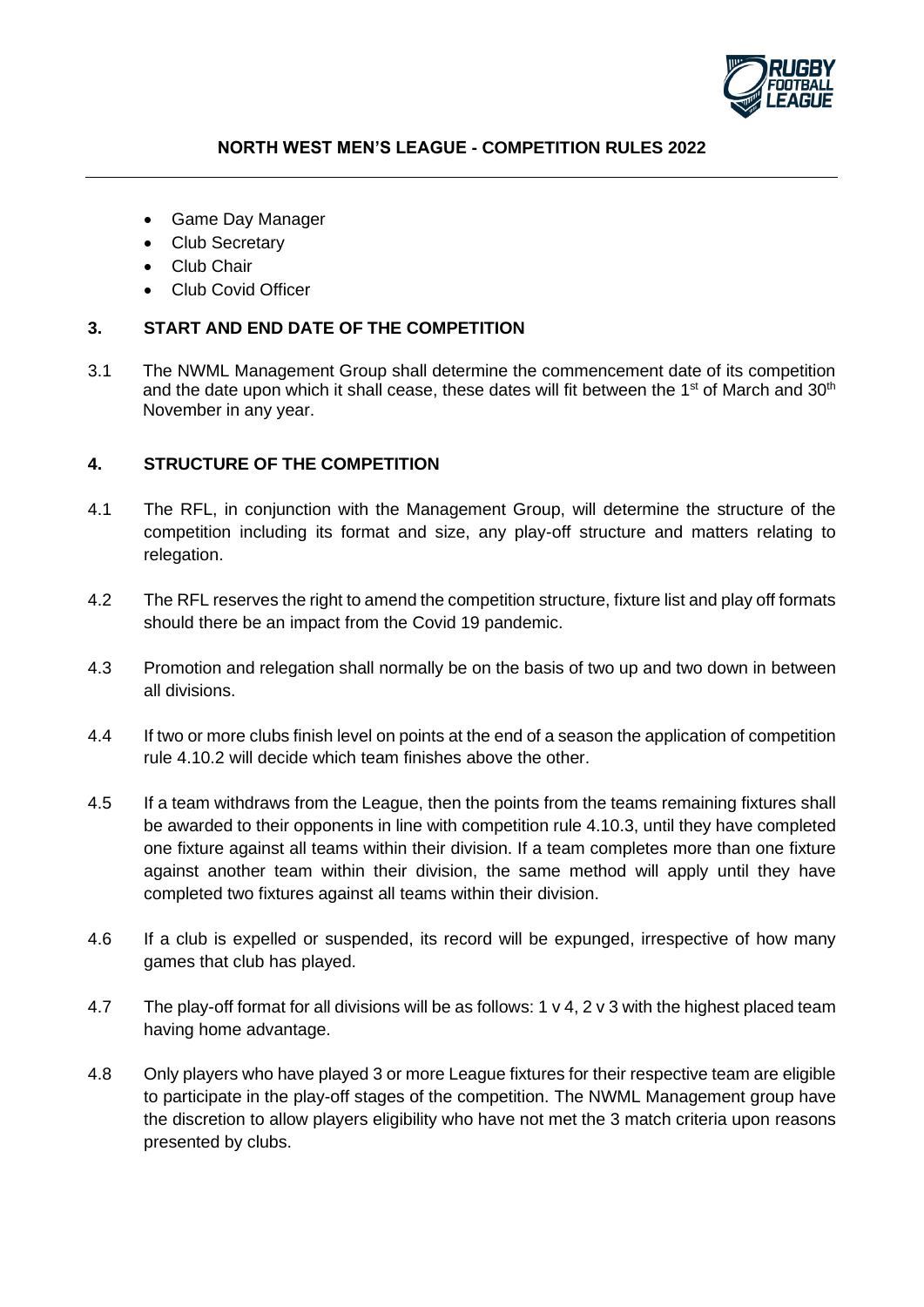

4.9 Teams who have forfeited two or more games over the course of the season shall not be eligible to participate in the play-off stages of the competition. In this event, the next qualifying team will be entered into the play-off stages.

## **4.10 League Tables**

- 4.10.1 The League competition tables shall be compiled by the RFL, the positions in which shall be determined by the number of points gained with points being awarded as follows: two points for each Match won; and one point for each Match drawn.
- 4.10.2 The League placings will be determined and calculated as follows:
	- The Club with the highest number of points shall be at the top of the league table and the Club with the lowest shall be at the bottom.
	- Where Clubs have an equal number of points then relative positions shall be determined by the head-to-head record in League matches only. Where their head-to-head record is even then the aggregate score of all head-to-head league fixtures will decide the team on top (head-to-head placings will only be visible in the league table at the end of the season).
	- Where Clubs have an equal number of points, head-to-head results, and aggregate score, their relative positions shall be determined by points difference so that the Club having the greater points difference is placed above the Club with the lesser points difference.
	- If the positions are still equal, positions will be determined by the toss of a coin which shall be conducted at such time and place as the RFL shall direct and those Clubs concerned shall be entitled to witness the toss.
- 4.10.3 The notional scores in forfeited games shall be 24-0 and a points deduction of 1 point.

# **4.11 Cup Fixtures**

- 4.11.1 In accordance with Operational Rule B3:2:2 Cup ties will take precedence over League **Matches**
- 4.11.2 Only players who have played 1 or more Cup fixtures for their respective team in the current season are eligible to participate in the final of any NWML Cup competition. The NWML Management group have the discretion to allow players eligibility who have not met the 1 match criteria upon reasons presented by clubs.

## **5. FIXTURES**

5.1 All fixtures must be played as per the fixture list, or the points for such games forfeited, unless an alternative date mutually agreeable by both teams and the Competition Officer can be sought. Any Club wishing to rearrange a fixture must consult their opponents in the first instance to discuss any changes. Should an agreement be reached, details of the change must be confirmed with the Competition Officer.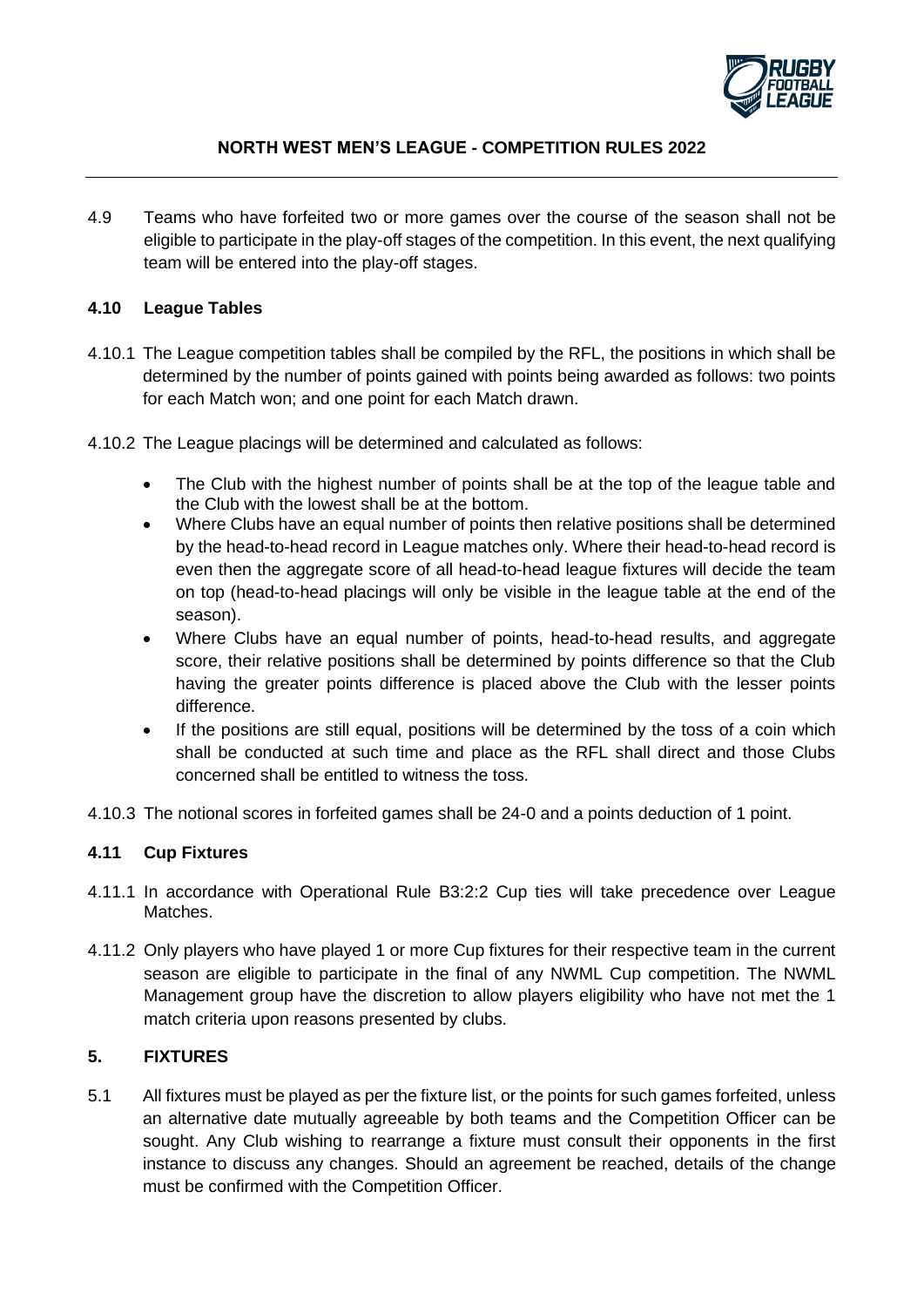

- 5.2 Where programmed into the fixture programme, backlog dates should not be considered as a free weekend and teams should be prepared to be allocated fixtures on these dates.
- 5.3 No friendly fixtures shall be arranged on a League fixture date without prior approval of the Competition Officer. The details of any friendly fixtures that are arranged, after approval, must be confirmed with the Competition Officer.
- 5.4 Clubs must accept fixtures given at seven days' notice by the Competition Officer.
- 5.5 Any club failing to play a fixture on a scheduled date will be made to play the reverse fixture, if it has not already been played or forfeited, on their opponents' ground.
- 5.6 Clubs failing to fulfil fixtures will be fined as per the following scale; Premier, Division 1 and 2 £30 Division 3 and 4 **£20** Other divisions 615
- 5.7 Any clubs failing to fulfil a fixture in the Premier Division, more than one fixture in Divisions One and Two, or more than two in any other division, will be automatically relegated irrespective of League placing, unless that club was due for promotion, in which case it will remain in the same division the following season. The next highest placed club will be promoted.
- 5.8 Any team that concedes more than 3 consecutive league fixtures will be withdrawn from their respective division and placed in the Merit League for the remainder of the season subject to Management Group discretion.
- 5.9 Any club failing to fulfil a fixture must pay reasonable expenses to the non-offending club, as determined by the NWML Management Group. This may include the referee's full fee and expenses.
- 5.10 Any club which fails to notify their opponents of its inability to raise a team 60 minutes before the scheduled kick-off, shall also be liable to pay any expenses, up to a maximum of £40, which their opponents may incur, including kit washing, or medical costs such as strapping.
- 5.11 In the case of a home club failing to fulfil a fixture, a visiting club that has travelled, may claim up to a maximum of £50 towards transport costs.
- 5.12 If a club running two or more teams is unable to raise a team on any particular day, then the highest ranked team fixture must be played.
- 5.13 Any club with more than one team at home, in any competition, must provide an alternative pitch in case of a clash of fixtures.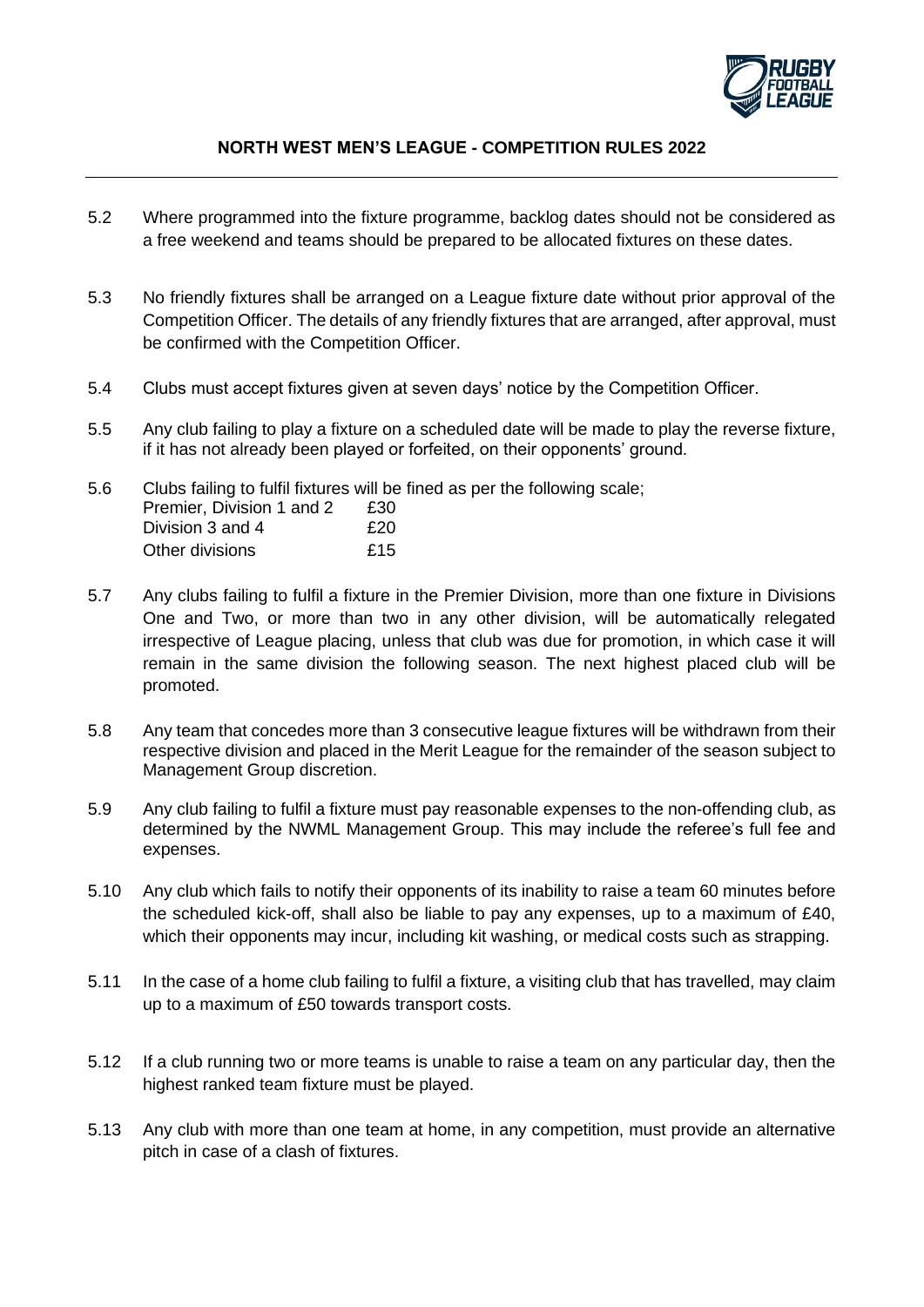

#### 5.14 **Postponements**

- 5.14.1 Postponements will not be considered because of injuries, or any other matter not considered exceptional.
- 5.14.2 In the event of the home Club suspecting that its ground will not be fit for play owing to adverse weather conditions or other cause, the home Club must immediately call a Match Official on the approved list recognised by the RFL to conduct a ground inspection. If the Match Official states the ground is not fit for play, and in their opinion, there is no chance of it being so before the scheduled kick off, then that decision must be communicated immediately to the visiting Club, appointed Match Official and the Competition Officer. Any Club failing to fulfil this instruction may be guilty of Misconduct and in addition to any sanction will be responsible for the reimbursement of reasonable travel expenses incurred by any Match Official or Club not so notified.
- 5.14.3 All postponements made in accordance with 5.14.2 must be notified to the Competition Officer within 1 hour of the decision being made.
- 5.14.4 In the case of both a no-fault or mutually agreed postponement, if Clubs cannot agree a new date within 14 days of the original postponement, then the Competition Officer will issue a new date for the fixture. If the new fixture is not played as instructed by the Competition Officer, the points will be awarded to the non-offending club.

### **6. PLAYER REGISTRATIONS**

- 6.1 All players shall annually register to the Club using the RFL GameDay (LeagueNet) system. The League will circulate a link to the registration portal to the Clubs to commence the registration process. During this process a Player must become an Our League Active member.
- 6.1.1 There is no restriction on the maximum number of players allowed to register per team in the NWML, however fifteen is the minimum number per team and scheduled fixtures will be refused until 15 players are registered.
- 6.1.2 New Players can be signed on 'on the day' using the GameDay (LeagueNet) system. Clubs must make every effort to confirm that players are free to register in this manner. Clubs are responsible for ensuring that a player is eligible to play for them before allowing the player to play. A Competition Officer can be contacted on match day to check a player's eligibility.
- 6.1.3 The RFL may introduce, from time to time, new registration processes.

### **6.2 Professional Players**

6.2.1 The NWML shall allow professional players to play within the Competition in accordance with the Operational Rules and any regulations that are in place relating to the dual registration of players.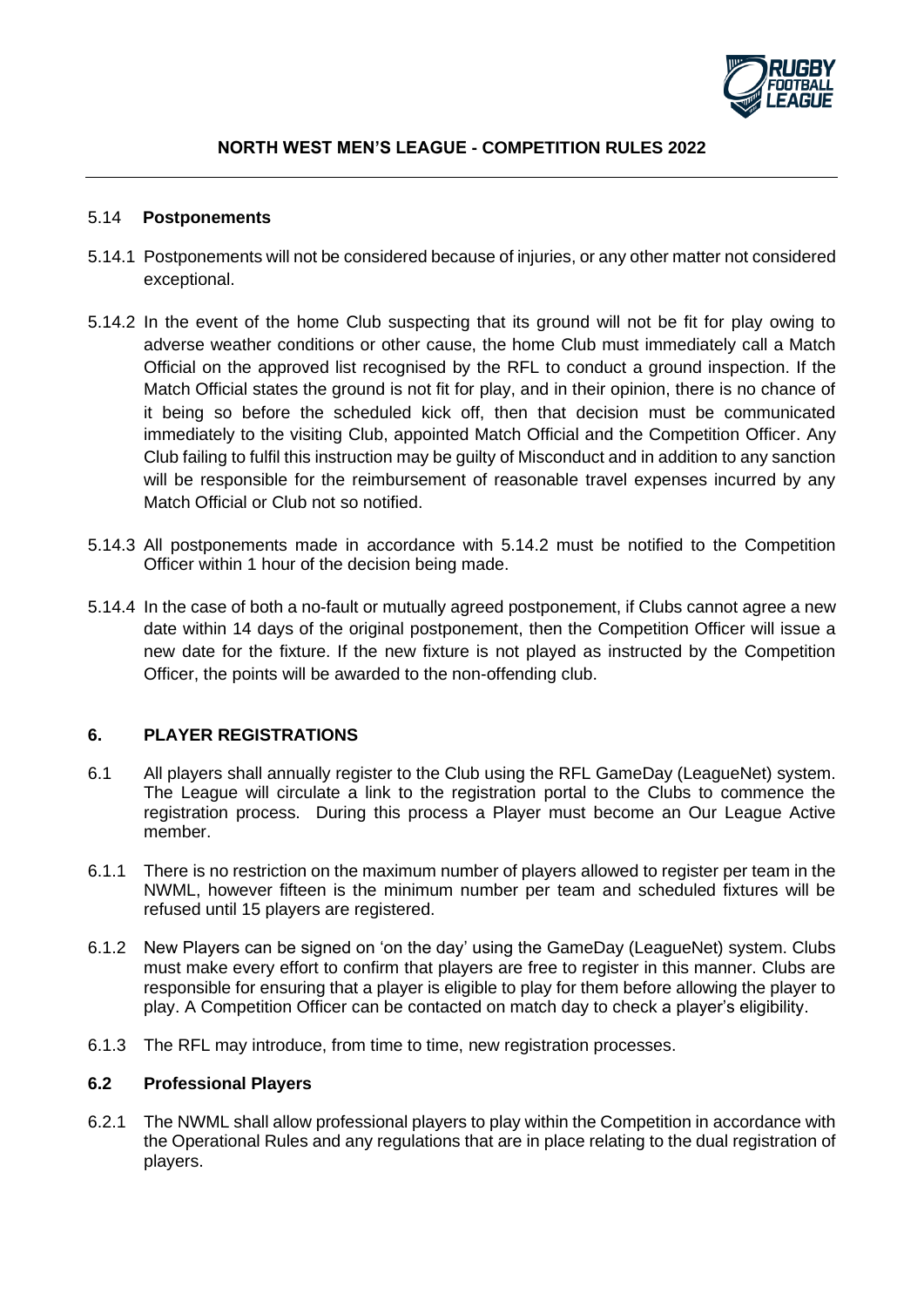

#### **6.3 Transfers**

- 6.3.1 Clubs may register or transfer players from other clubs, using GameDay (LeagueNet). It is the responsibility of the Club the player is moving to, to initiate the transfer. The Club the playing is moving from will need to approve any outgoing transfer requests on GameDay (LeagueNet). Clubs will have 7 days to notify the Competition Officer of any objections to a transfer being approved. After this point, if no objections are raised the Competition Officer will approve the transfer on the Club's behalf. The player has final sign off of the transfer. The process must be completed in full, including player sign off, before a player plays. The Club shall follow any other policies issued by the RFL in relation to the registration of players.
- 6.3.2 All players must fulfil any financial obligations to their current Club before any transfer to another club, including professional clubs, will be permitted. This also applies to a player wishing to sign for a different club in future seasons.
- 6.3.3 The deadline date for transferring of players shall be the 31<sup>st</sup> of August each year subject to Management Group discretion.

## **7**. **MATCH DAY OPERATIONS**

- 7.1 All games shall, unless there is mutual agreement between competing clubs to the contrary, be organised and staged on Saturday afternoons with a kick off time scheduled for 2.30pm. Fixtures may be played midweek/Sunday or with a different kick off time on a Saturday. Any changes to the date or time of the fixture must be agreed by both clubs and the Competition Officer must be notified in good time prior to the scheduled fixture.
- 7.2 To maintain the continuity of the playing programme the Competition Officer shall be empowered, if necessary, to bring forward to an earlier date fixtures scheduled for later in the season.

## **7.3 Team Sizes**

7.3.1 A maximum of 17 players may be named for each side taking part in a fixture including league and cup fixtures, play-off games and finals. The maximum number of players can be increased to 20 - subject to the agreement of the opposition. If agreement is not sought or permitted with opponents, then a maximum of 17 players may be named.

### **7.4 Contacting Opponents and Kit Obligations**

- 7.4.1 In accordance with the Operational Rules it is the responsibility of the home Club, during the week preceding a game, to contact both its opponents and the relevant Match Officials regarding team colours and ground directions by no later than 8pm on the Thursday before the following Saturday's fixture.
- 7.4.2 In the event there is a clash of colours the away team must wear an alternative strip.

### **7.5 Technical Areas**

All non-playing personnel and interchanges must remain in the designated technical area throughout the Match. They are not permitted to station themselves around the field, other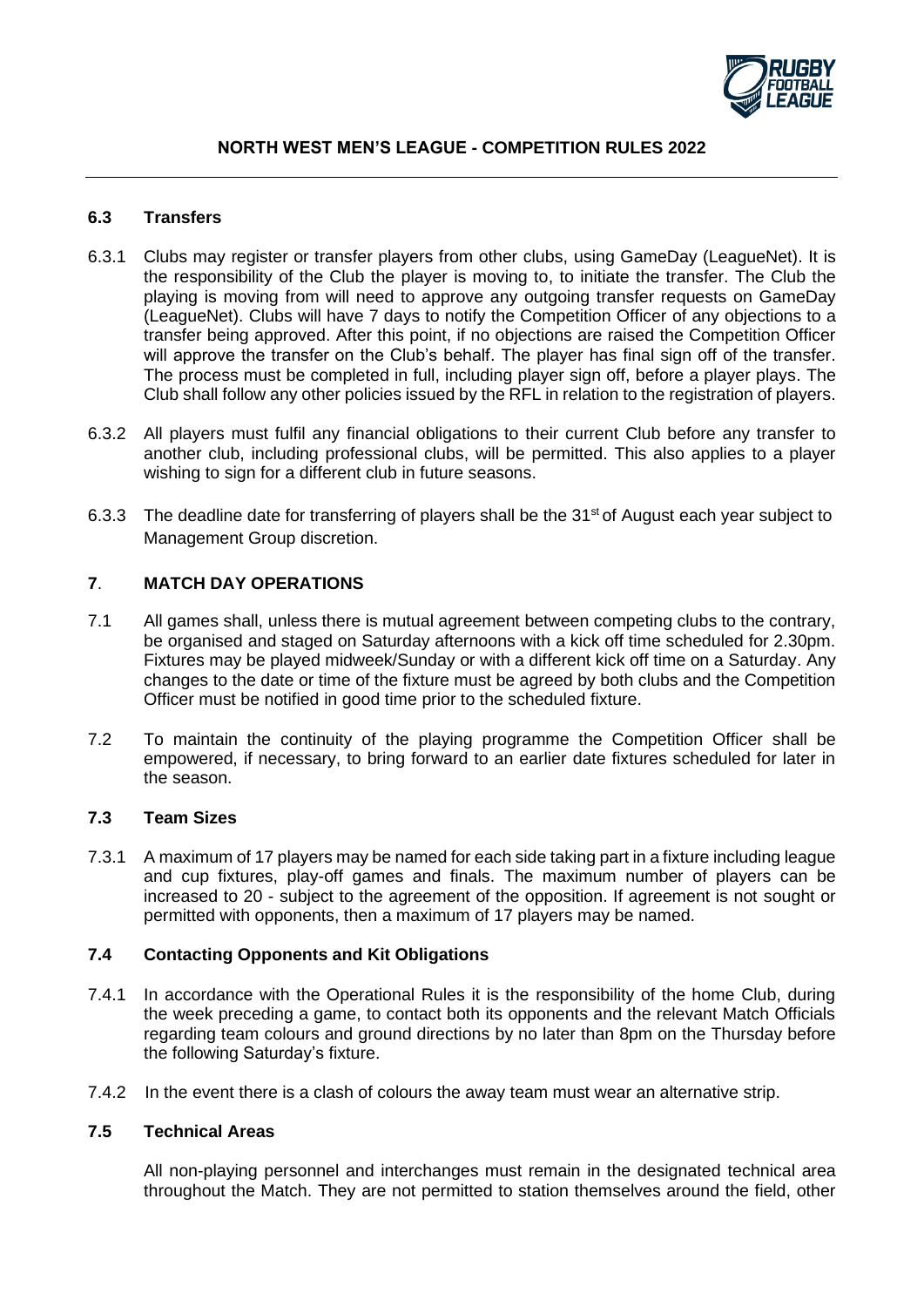

than when managing a player, who has been removed from play, or when time management principles have been implemented (other than tracking physios) and are subject at all times to the control of the Match Officials.

#### **7.6 Medical Requirements**

- 7.6.1 It is the requirement of each Home Club to ensure that a First Aider attends each game. The first aider should make themselves known to the Match Official before the start of any Match and shall remain for a minimum of 15 minutes after the end of the Game and shall speak directly with a designated Official from both Clubs, if necessary, to ensure that the correct reporting paperwork is completed. In the event that there is no first aider then the Match Official will not permit a game to take place.
- 7.6.2 First aiders should be listed on the team sheet and are required to register on the GameDay (LeagueNet) system as a volunteer.
- 7.6.3 In the event a player sustains an injury to the head, the Match Official will stop the game and ask for the first aider to attend to them. If the first aider suspects concussion the player should be removed from the field of play. If the player refuses to follow the first aider's advice, then the Match Officials can hold up play until the player follows the instruction of the first aider. Advice for managing concussion can be found [HERE.](https://www.rugby-league.com/governance/medical/concussion)

#### **7.7 Reporting Injuries and Concussion**

7.7.1 In the event there is a serious injury or concussion at a Match this must be reported using the GameDay (LeagueNet) system. Reports are added in the post-game section which is the same area as where results are added. It is imperative that any head injuries are reported on the system as this information has to be provided to the insurers.

#### **7.8 Post Match Arrangements**

- 7.8.1 The home club shall be responsible for supplying all the competing players, club officials and appointed Match Officials with a suitable post-match meal. The visiting club is obligated to accept such hospitality.
- 7.8.2 In the case of away clubs failing to fulfil a fixture the home club may also claim up to a maximum of £50 towards refreshment costs. Any club which will not be requiring refreshments should notify its opponents in advance of the game, otherwise the club will be liable to pay £50 compensation to the home club.
- 7.8.3 In the event a match is called off after 5.00pm on a Friday evening the maximum cost for refreshments will be added to the standard fine for conceding the fixture. The equivalent ruling will apply to midweek fixtures, whereby notification should be received by 5.00pm the previous day.

## **7.9 Team Sheet and Reporting Results**

7.9.1 Official team sheets must be completed correctly before the commencement of matches and shall be signed by a recognised official from each club and the Match Official.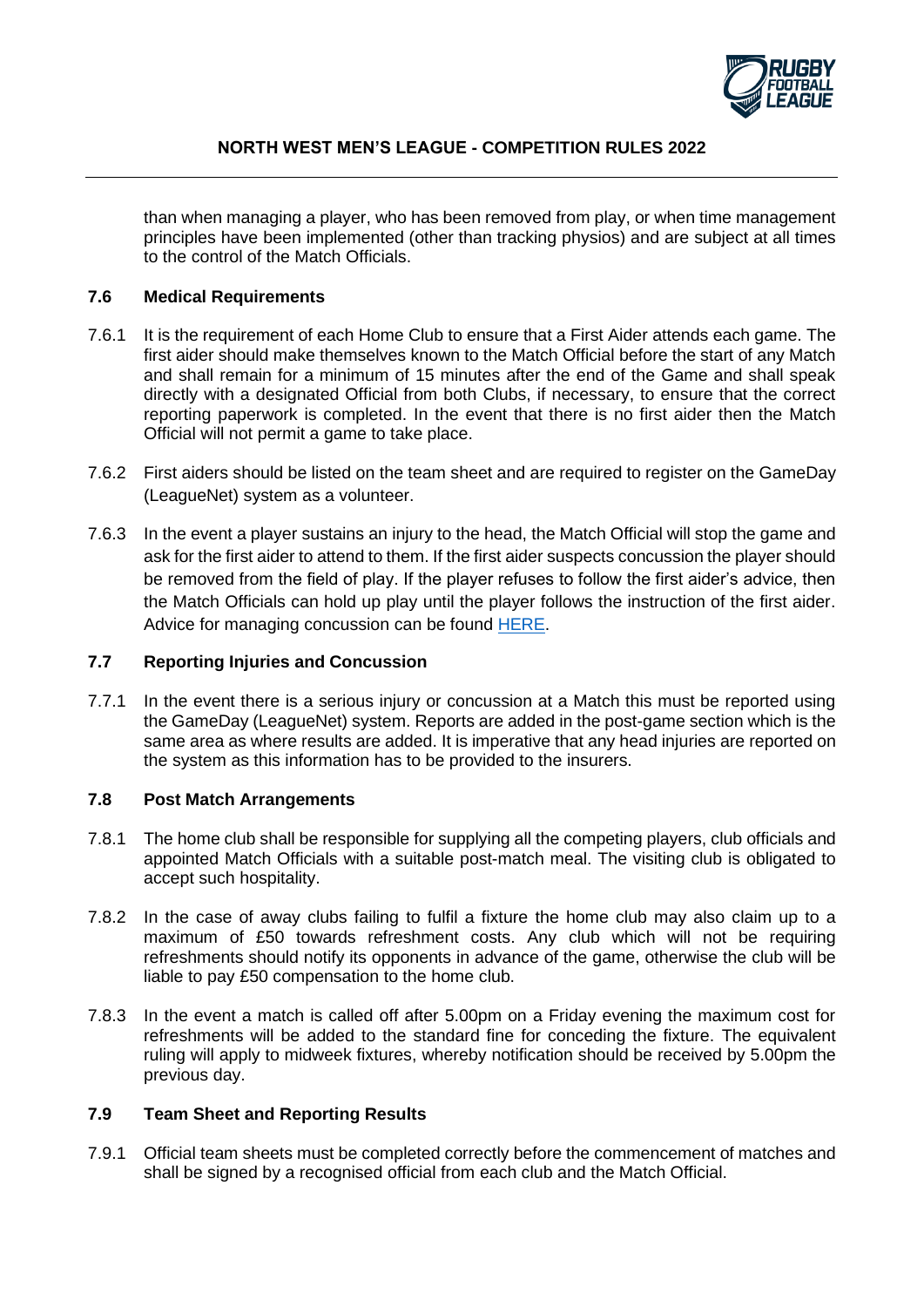

- 7.9.2 Completed team sheets should include the full forename and surname (no initials), of all participants and must be sent by the home club official to the Competition Officer at [competitions@rfl.uk.com](mailto:competitions@rfl.uk.com) within 48 hours following the completion of the game. Details of the man of the match from both the participating clubs must also be included. The failure of a club to complete and return team sheets correctly will incur a £10 administration fine.
- 7.9.3 It is the responsibility of both clubs to ensure that the team sheet information, including point scorers and result information, is entered on the GameDay (LeagueNet) system within 48 hours following the completion of the game. Failure to do so will result in an £10 administration fine. For the avoidance of doubt prior to inserting the result both Clubs must agree with the Match Official the final result.
- 7.9.4 The home club, in consultation with the Match Official and designated officer from the opposition, must agree the result immediately on completion of the game and enter the result on to GameDay (LeagueNet) within 60 minutes. Failure to comply will result in a £10 administration fine.

#### **7.10 Abandonment of Games**

7.10.1 If a game is abandoned with more than three-quarters of the playing time elapsed, the result shall stand unless otherwise determined by the NWML Management Group. If less than three-quarters of the playing time has elapsed the NWML Management Group, at its sole discretion, may order a game to be re-played.

#### **7.11 Requests for Postponement due to Representative Rugby League**

- 7.11.1 A club with two or more players selected to participate in a RFL recognised representative fixture (as determined by the Operational Rules) may apply to postpone its fixture scheduled that weekend.
- 7.11.2 Such club applications should be submitted in writing and lodged with the Competition Officer and copied to the clubs' opponents for receipt within 96 hours of the scheduled representative match.

#### **8. DISCIPLINE, SUSPENSIONS AND FINES**

- 8.1 A NWML discipline panel is in place to deal with all discipline matters arising, in accordance with section D of the Operational Rules. The disciplinary panel shall have the full power to expel, suspend and/or fine any club, player, official or other person, subject to the Operational Rules, found guilty of misconduct and/or breach of these rules and/or breach of the Operational Rules and to order them to meet any costs incurred.
- 8.2 A written report of a Match Official on the misconduct of any club, player or official must be sent via email to the Competition Officer with a copy to the offending club for receipt inside 48 hours from the conclusion of the game.
- 8.3 Reports of brawling defined as three or more players involved should via email be sent by the Match Official, for receipt within 48 hours of a game's conclusion, to the Competition Officer. Separate copies of the report will then be forwarded to the clubs concerned.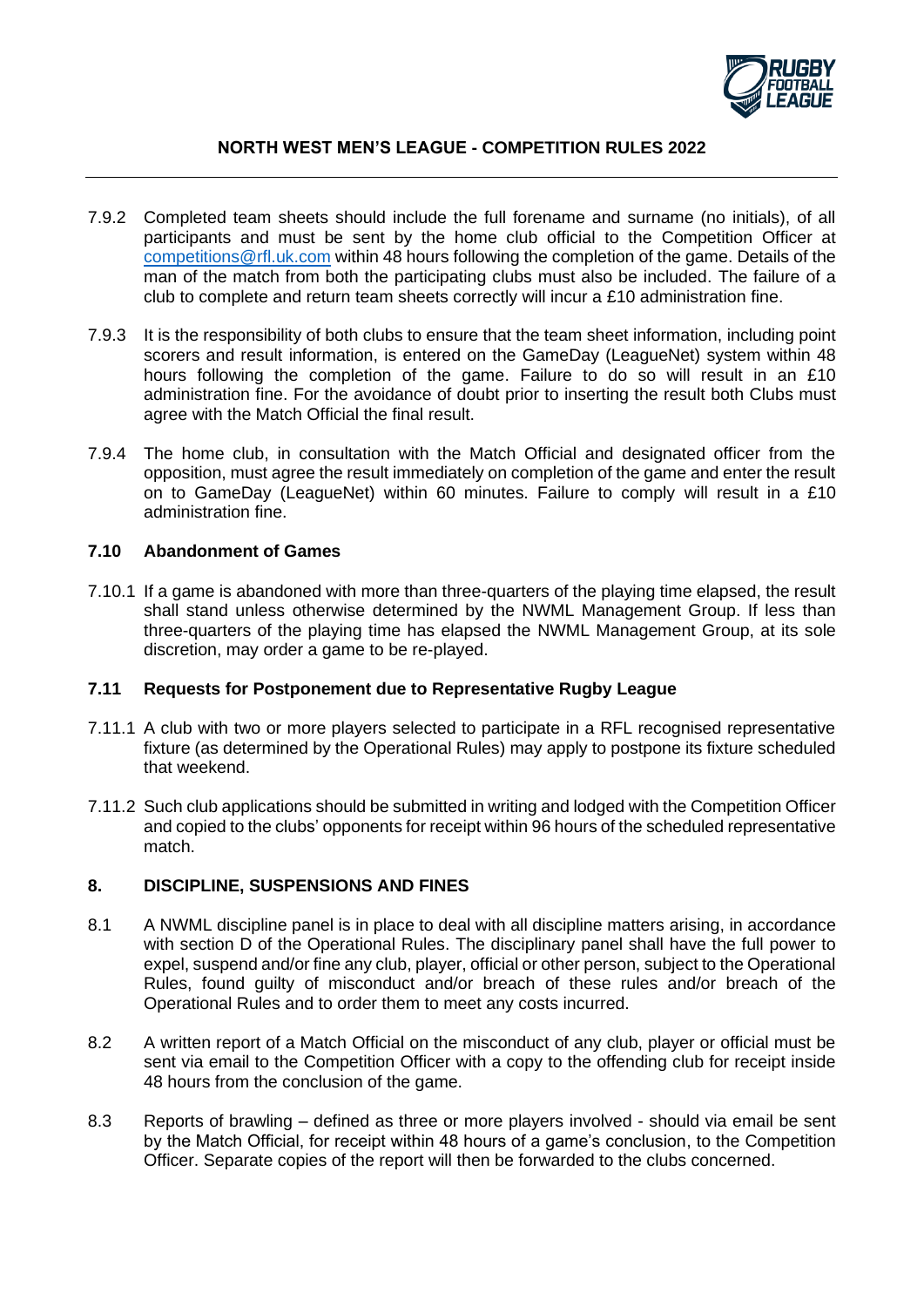

- 8.4 Any club which does not receive, within 48 hours, a report outlining a dismissal or brawl having occurred should contact the Competition Officer immediately. The failure of a club to receive a written report will not prevent action being dealt by the relevant discipline committee.
- 8.5 A reported club, player, official or any other person may, to defend an allegation of misconduct, send a letter for receipt by the Competition Officer within seven days of the date of the match. The club or such persons may in their own defence request a personal appearance and/or bring witnesses and/or submit written mitigation, to the hearing, if they notify the Competition Officer within seven days of the alleged offence and send a deposit of £20.00 which must be paid to the RFL by bank transfer. The deposit shall be refunded after the hearing, provided that the appellant or their designated representative attends in person and they are found not quilty.
- 8.6 Unedited DVD evidence shall be an accepted method through which to defend or confirm the alleged actions that have been reported to the committee by a Match Official.
- 8.7 Should a case of alleged assault by a player, club official or spectator be lodged it will be reported to the Competition Officer by a Match Official. The Match Official will then be instructed to make themselves available to the disciplinary committee, for the purposes of interview, due notice of which shall be given in writing. A Match Official shall in such circumstances be entitled to claim reasonable travel expenses.
- 8.8 A player's suspension shall commence on the Saturday following the meeting at which the suspension was imposed, with the exception of any suspension of six matches or more which shall take immediate effect.
- 8.9 All organised competition games, (including SRL fixtures, and RFL representative games) provided that they were arranged prior to the player's offence may be counted towards his list of suspended games.
- 8.10 A suspended player is not permitted to play in any other game of Rugby League until any fines are paid and his suspension is served, and the completed Notification of Games Served Form has been completed, received, and approved by the Competition Officer. Any player or club violating this rule will be fined not less than £100. The offending player may also incur an additional suspension and will not be able to play until such time as the fine is paid. In the event of a game having been won by a club fielding a player under suspension then the competition points gained shall be forfeited automatically. The Management Group, should it deem appropriate, reserves the right to apply other sanctions which may include a club's suspension or expulsion from the competition.
- 8.11 All fines, payable to the RFL must be settled within 28 days and must be forwarded to the Competition Officer**.** Failure to meet this obligation shall result in the fine being doubled automatically. If a further seven days elapse without receipt of payment, then the club's fixtures will be suspended.

### **9. APPEALS**

9.1 All appeals against disciplinary sanctions imposed by the NWML are to be dealt with by an independent RFL appointed panel.